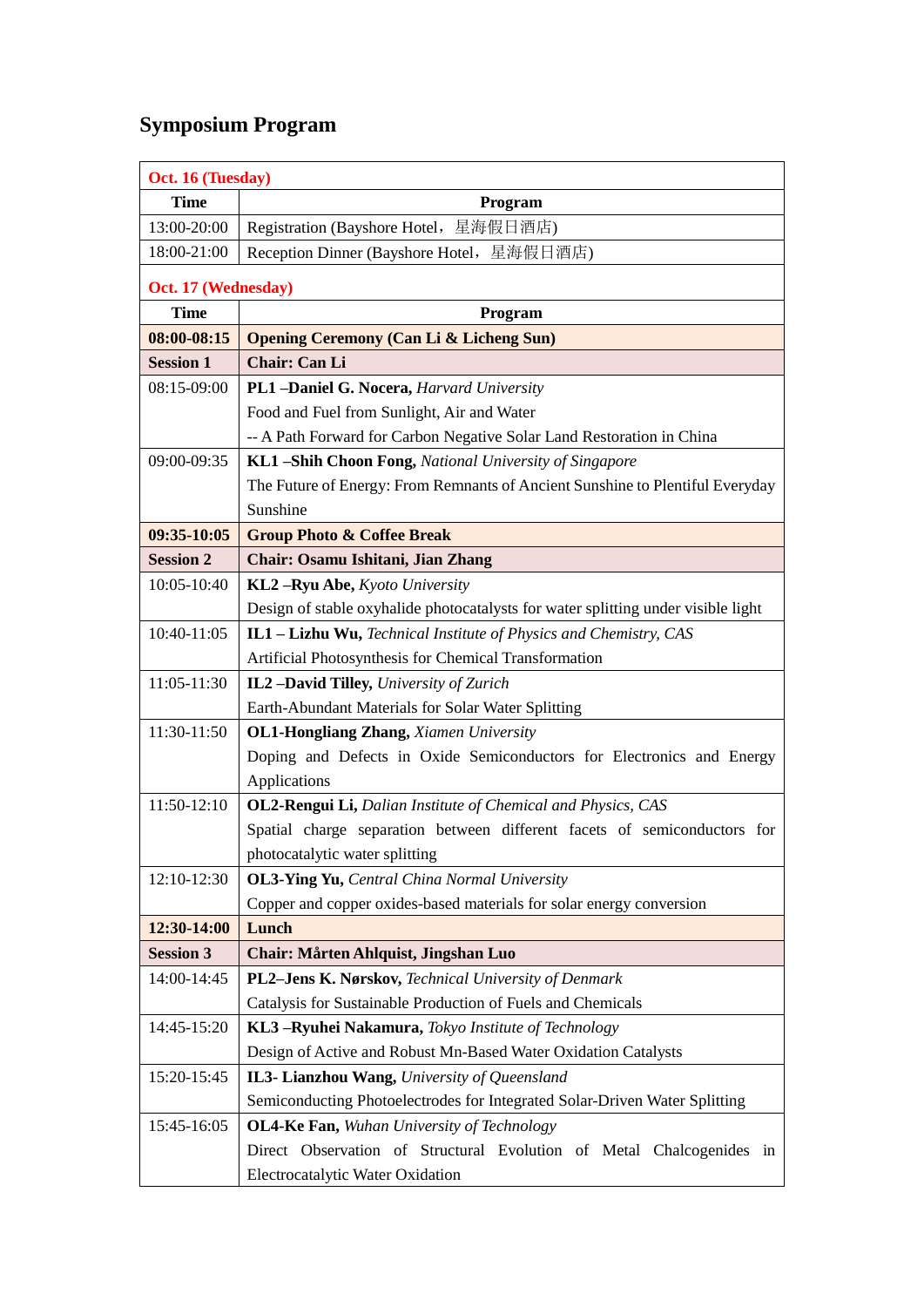| 16:05-16:25        | <b>Coffee Break</b>                                                                |
|--------------------|------------------------------------------------------------------------------------|
| <b>Session 4</b>   | <b>Chair: Yongsheng Chen, Jingbi You</b>                                           |
| 16:25-17:00        | KL4-Jingbi You, Institute of Semiconductors, CAS                                   |
|                    | Efficient and Stable of Perovskite Solar Cells                                     |
| 17:00-17:25        | IL4- Hairen Tan, Nanjing University                                                |
|                    | Interface and Defect Engineering for Efficient and Stable Planar Perovskite Solar  |
|                    | Cells                                                                              |
| 17:25-17:45        | <b>OL5-Yanliang Liu, Pulyong National University</b>                               |
|                    | Bulk Heterojunction-assisted Perovskite Grain Growth for High-Performance          |
|                    | <b>Photovoltaic Devices</b>                                                        |
| 17:45-18:05        | OL6-Songwang Yang, Shanghai Institute of Ceramics                                  |
|                    | Morphology Control of Perovskite Films and Performance of The Corresponding        |
|                    | Solar Cells                                                                        |
| 18:05-20:30        | <b>SFSC Banquet</b>                                                                |
| Oct. 18 (Thursday) |                                                                                    |
| <b>Session 5</b>   | Chair: Leif Hammarstr öm, Fuxiang Zhang                                            |
| 08:00-08:45        | PL3-Kazunari Domen, The University of Tokyo                                        |
|                    | Solar Hydrogen Production by Particulate Photocatalysts                            |
| 08:45-09:10        | IL5- Gang Liu, Institute of Metal Research, CAS                                    |
|                    | Homogeneous Modification and Facet-Controlling of TiO <sub>2</sub> to Boost Solar- |
|                    | Driven Photocatalysis                                                              |
| 09:10-09:35        | IL6–Tierui Zhang, Institute of Physics and Chemistry, CAS                          |
|                    | Layered Double Hydroxide Based Nanostructured Photocatalysts for Solar             |
|                    | Fuels and High-value Chemicals                                                     |
| 09:35-09:55        | <b>OL7-Zaicheng Sun, Beijing University of Technology</b>                          |
|                    | Rational design of Z-scheme type photocatalyst with highly efficient charge        |
|                    | separation efficiency                                                              |
| 09:55-10:15        | <b>Coffee Break</b>                                                                |
| <b>Session 6</b>   | <b>Chair: Dunwei Wang, Renqiang Yang</b>                                           |
| 10:15-10:50        | KL5-Chan Beum Park, Korea Advanced Institute of Science and Technology             |
|                    | Biocatalytic Photoelectrochemical Platforms for Solar Production of Fuels and      |
|                    | Value-added Chemicals                                                              |
| 10:50-11:15        | <b>IL7-Chuan Zhao, University of New South Wales</b>                               |
|                    | Nickel-Iron Based Catalysts for Water Electrolysis                                 |
| 11:15-11:35        | <b>OL8-Zhaoyue Liu, Beihang University</b>                                         |
|                    | Ion Channels Inspired Materials and Devices for Photoelectric Conversion           |
| 11:35-11:55        | <b>OL9-Haining Tian, Uppsala Univerisity</b>                                       |
|                    | Dye-Sensitized Photocathodes with p-i-n Junction Structure for Solar Cell and      |
|                    | Solar Fuel                                                                         |
| 11:55-12:15        | <b>OL10-Xichuan Yang, Dalian University of Technology</b>                          |
|                    | Minimizing Energy Lose of Charge Transfers Dye-Sensitized Solar Cell to            |
|                    | Promote Record Power Conversion Efficiency of 13.6%                                |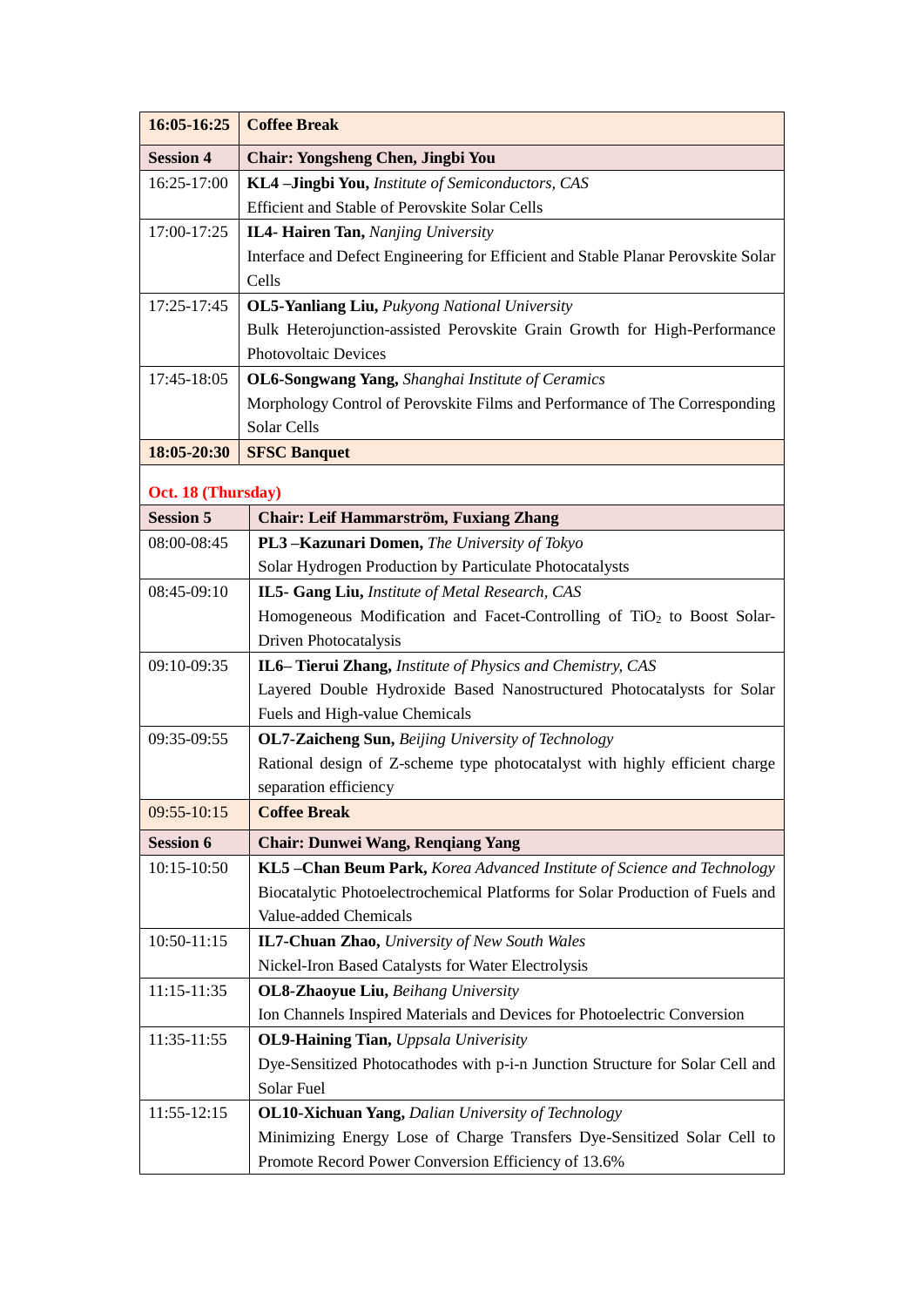| 12:15-12:35      | OL11-Xiaoliang Zhang, Beihang University                                                          |
|------------------|---------------------------------------------------------------------------------------------------|
|                  | Quantum Dot and Semitransparent Solar Cells                                                       |
| 12:35-14:00      | Lunch                                                                                             |
| <b>Session 7</b> | <b>Chair: Shengzhong Liu, Hairen Tan</b>                                                          |
| 14:00-14:45      | PL4-Dengyuan Song, Yingli Solar                                                                   |
|                  | Status and Progress of Industrial Production and Application of Bifacial n-Pert                   |
|                  | Solar Cells and Modules                                                                           |
| 14:45-15:20      | KL6- Jianhui Hou, Institute of Chemistry, CAS                                                     |
|                  | Molecular Design Strategy of Highly Efficient Organic Photovoltaic Materials                      |
| 15:20-15:40      | <b>OL12-Jian Zhang, Guilin University of Electrical Technology</b>                                |
|                  | Ternary Organic Photovoltaic Cells                                                                |
| 15:40-16:05      | <b>IL8-Lars Berglund, KTH Royal Institute of Technology</b>                                       |
|                  | Preparation of Transparent Wood Substrates for Solar Cells                                        |
| 16:05-16:30      | <b>IL9-Yongsheng Chen, Nankai University</b>                                                      |
|                  | High Performance Polymer/Oligomer Based Solar Cells                                               |
| 16:30-17:00      | <b>Coffee Break &amp; Poster Session</b>                                                          |
| 17:00-18:00      | Panel Discussion: Innovation Challenge on Solar Energy Conversion                                 |
| 18:00-20:30      | <b>Dinner</b>                                                                                     |
| Oct. 19 (Friday) |                                                                                                   |
| <b>Session 8</b> | <b>Chair: David Tilley, Xiuli Wang</b>                                                            |
| 08:00-08:45      | PL5- James R. Durrant, Imperial College London                                                    |
|                  | Kinetic Challenges for Water Oxidation on Metal Oxide Photoelectrodes                             |
| 08:45-09:20      | KL7-Tanja Cuk, University of Colorado, Boulder                                                    |
|                  | Resolving the Dynamics of Chemical Bond Formation at an Electrode Surface                         |
| 09:20-09:45      | IL10-Fengtao Fan, Dalian Institute of Chemical Physics, CAS                                       |
|                  | Surface imaging of charge transfer on photocatalysts                                              |
| 09:45-10:05      | <b>OL13-Zhaoke Zheng, Shandong University</b>                                                     |
|                  | Single-particle Study of Plasmonic Nanorods for Hydrogen Generation                               |
| 10:05-10:25      | <b>Coffee Break</b>                                                                               |
| <b>Session 9</b> | Chair: Tanja Cuk, Xin Guo                                                                         |
| 10:25-11:00      | KL8-Leif Hammarstr öm, Uppsala University                                                         |
|                  | Mechanisms of Artificial Photosynthesis                                                           |
| 11:00-11:25      | IL11- Xinchen Wang, Fuzhou University                                                             |
|                  | The Progress of Polymeric Carbon Nitride for Photocatalysis                                       |
| 11:25-11:45      | OL14-Fuxiang Zhang, Dalian Institute of Chemical and Physics, CAS                                 |
|                  | Redox-Based Z-Scheme Overall Water Splitting on Particulate Photocatalysts                        |
|                  | with wide visible light utilization                                                               |
| 11:45-12:05      | OL15-Yanbo Li, University of Electronic Science & Technology of China                             |
|                  | Defects Properties of Tantalum Nitride                                                            |
| 12:05-12:25      | <b>OL16- Wooseok Yang, Yonsei University</b>                                                      |
|                  | Solution processed 1D Sb <sub>2</sub> Se <sub>3</sub> nanostructures as a photocathode for highly |
|                  | efficient photoelectrochemical water splitting                                                    |
| 12:25-14:00      | Lunch                                                                                             |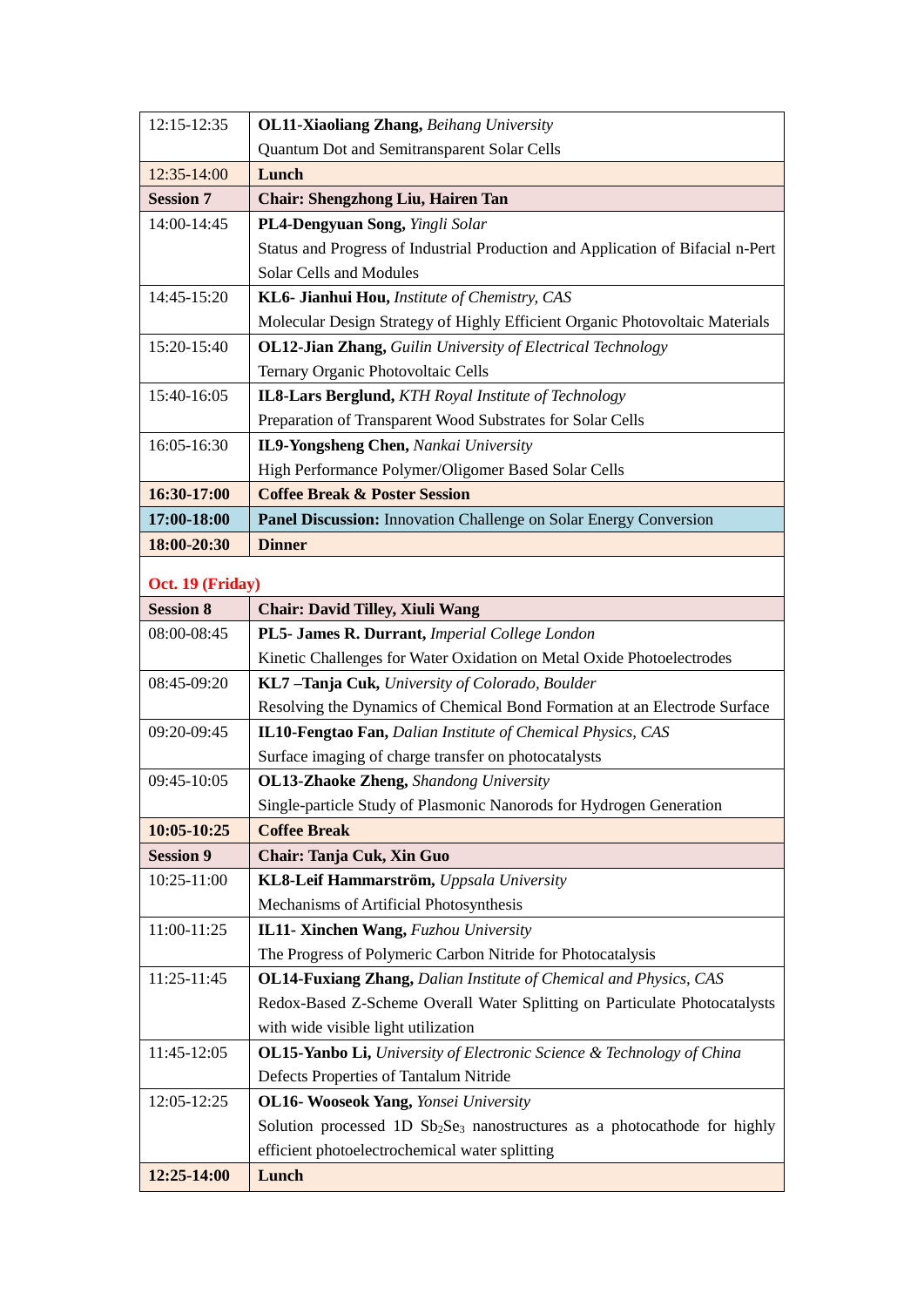| <b>Session 10</b>  | <b>Chair: Lars Berglund, Xinchen Wang</b>                                             |
|--------------------|---------------------------------------------------------------------------------------|
| 14:00-14:45        | PL6-Harry Atwater, California Institute of Technology                                 |
|                    | New Directions for Electricity and Fuels from Sunlight                                |
|                    | KL9-Osamu Ishitani, Tokyo Institute of Technology                                     |
| 14:45-15:20        | Photocatalytic and Electrocatalytic Reduction of Low Concentration of CO <sub>2</sub> |
| 15:20-15:40        | <b>OL17- Yan Gao, Dalian University of Technology</b>                                 |
|                    | Assembly of a Highly Efficient Cathode with Ultrathin Two-Dimensional                 |
|                    | Metal-Organic Framework Nanosheets for Robust Electrochemical CO <sub>2</sub>         |
|                    | Reduction                                                                             |
| 15:40-16:05        | IL12- Uosaki Kohei, National Institute for Materials Science                          |
|                    | Issues for Solar-Based Conversion of CO <sub>2</sub> to Fuels and Chemicals           |
| 16:05-16:30        | IL13-Aimin Zhu, Dalian University of Technology                                       |
|                    | Plasma Catalytic Approach to Solar Fuel Synthesis                                     |
| 16:30-18:00        | <b>Coffee Break &amp; Poster Session</b>                                              |
| 18:00-20:00        | <b>Sponsor Banquet</b>                                                                |
| Oct. 20 (Saturday) |                                                                                       |
| <b>Session 11</b>  | Chair: Chan Beum Park, Rui Cao                                                        |
| 08:00-08:45        | PL7-Licheng Sun, KTH Royal Institute of Technology /Dalian University of              |
|                    | Technology                                                                            |
|                    | A New Proposal for Water Splitting Catalysis: From Natural to Artificial              |
|                    | Photosynthesis                                                                        |
| 08:45-09:20        | KL10- Dunwei Wang, Boston College                                                     |
|                    | Heterogeneous Catalysts with Atomically Defined Structures for Solar Fuel             |
|                    | Synthesis                                                                             |
| 09:20-09:45        | IL14-M årten Ahlquist, KTH Royal Institute of Technology                              |
|                    | Molecular water oxidation catalyst simulations in realistic environments              |
| 09:45-10:05        | <b>OL18-Lele Duan, Southern University of Science and Technology</b>                  |
|                    | Ruthenium-Based Water oxidation Catalysts Incorporating carbothioate and              |
|                    | Sulfonate ligands                                                                     |
| $10:05 - 10:25$    | <b>Coffee Break</b>                                                                   |
| <b>Session 12</b>  | Chair: Thomas W. Hamann, Fengtao Fan                                                  |
| 10:25-11:00        | <b>KL11- Michel Dupuis, University at Buffalo</b>                                     |
|                    | Multiscale Modeling of Carrier Transport in Photocatalytic Materials:                 |
|                    | Application to Bismuth Vanadate BiVO <sub>4</sub>                                     |
| 11:00-11:25        | IL15- Jingshan Luo, Nankai University                                                 |
|                    | Photoelectrochemcial and Photovoltaic Systems for the Generation of Fuels             |
|                    | from Sunlight                                                                         |
| 11:25-11:45        | OL19-Rengiang Yang, Qingdao Institute of Bioenergy and Bioprocess                     |
|                    | Technology, CAS                                                                       |
|                    | Cyclic Alkyl Chains Promote the Polymer Self-assembly and Packing Orders              |
|                    | for Efficient Solar Cells                                                             |